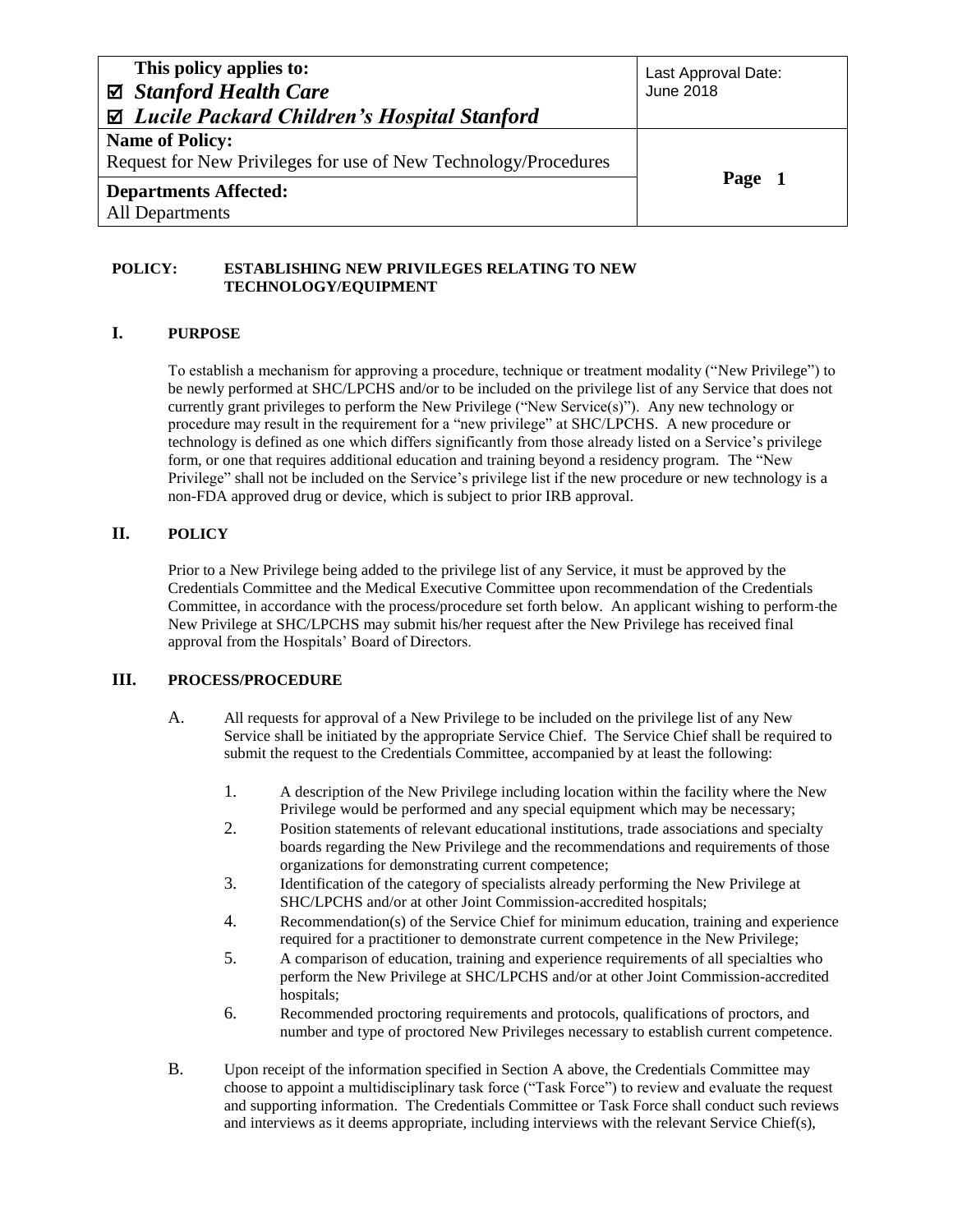| This policy applies to:<br>⊠ Stanford Health Care               | Last Approval Date:<br><b>June 2018</b> |  |
|-----------------------------------------------------------------|-----------------------------------------|--|
| $\boxtimes$ Lucile Packard Children's Hospital Stanford         |                                         |  |
| <b>Name of Policy:</b>                                          |                                         |  |
| Request for New Privileges for use of New Technology/Procedures |                                         |  |
| <b>Departments Affected:</b>                                    | Page 2                                  |  |
| All Departments                                                 |                                         |  |

and report its findings and recommendations to the Credentials Committee regarding:

- 1. Whether the New Privilege is appropriate to be performed at SHC/LPCHS and/or to be included on the privilege list of any New Service;
- 2. The criteria for demonstrating current competence, including (a) type of required basic education (together with any CME courses that may be required); (b) type and years of formal training required; (c) type of training that would be required if a specialty's postgraduate residency program did not include training in the New Privilege; (d) the amount of recent direct or indirect experience required over the immediately preceding 12- 24 consecutive months; (e) number and type of references required;
- 3. Proctoring requirements and protocols, qualifications of proctors, and number and type of proctored New Privileges necessary to establish current competence.
- C. The Credentials Committee shall review the recommendations of the Task Force if the responsibility was delegated to a Task Force, conduct such additional reviews and/or interviews as it deems appropriate, and submit its recommendation to the Medical Executive Committee. The Medical Executive Committee shall review the recommendation of the Credentials Committee, conduct such additional reviews and/or interviews as it deems appropriate.
- D. The list will be forwarded to the Hospitals' Board of Directors for approval after the Medical Executive Committee has approved the additions and/or changes to criteria and proctoring, Upon approval, SHC/LPCHS may accept and process requests for the New Privilege.
- E. Steps A through D are to be accomplished within one hundred eighty (180) days, or as soon as reasonably possible, after the receipt of a request regarding a New Privilege by the Credentials Committee. This timeframe is to assist those named in accomplishing their tasks and shall not be deemed to create any right of any person to have the steps accomplished within this time period.
- F. A decision not to approve a New Privilege to be performed at SHC/LPCHS and/or to be added to the privilege list of any New Service shall not entitle any individual to the hearing rights set forth in Article Seven of the Medical Staff Bylaws. The foregoing provision to the contrary notwithstanding, nothing herein shall be construed to deny any individual the hearing rights set forth in said Article Seven for any action that would constitute grounds for a hearing under said Article Seven.

## **IV. RELATED DOCUMENTS**

Stanford Hospital and Clinics and Lucile Packard Children's Hospital Stanford Medical Staff Bylaws, Rules and Regulations

## **V. DOCUMENT INFORMATION**

A. Legal Authority/References

None

B. Author/Original Date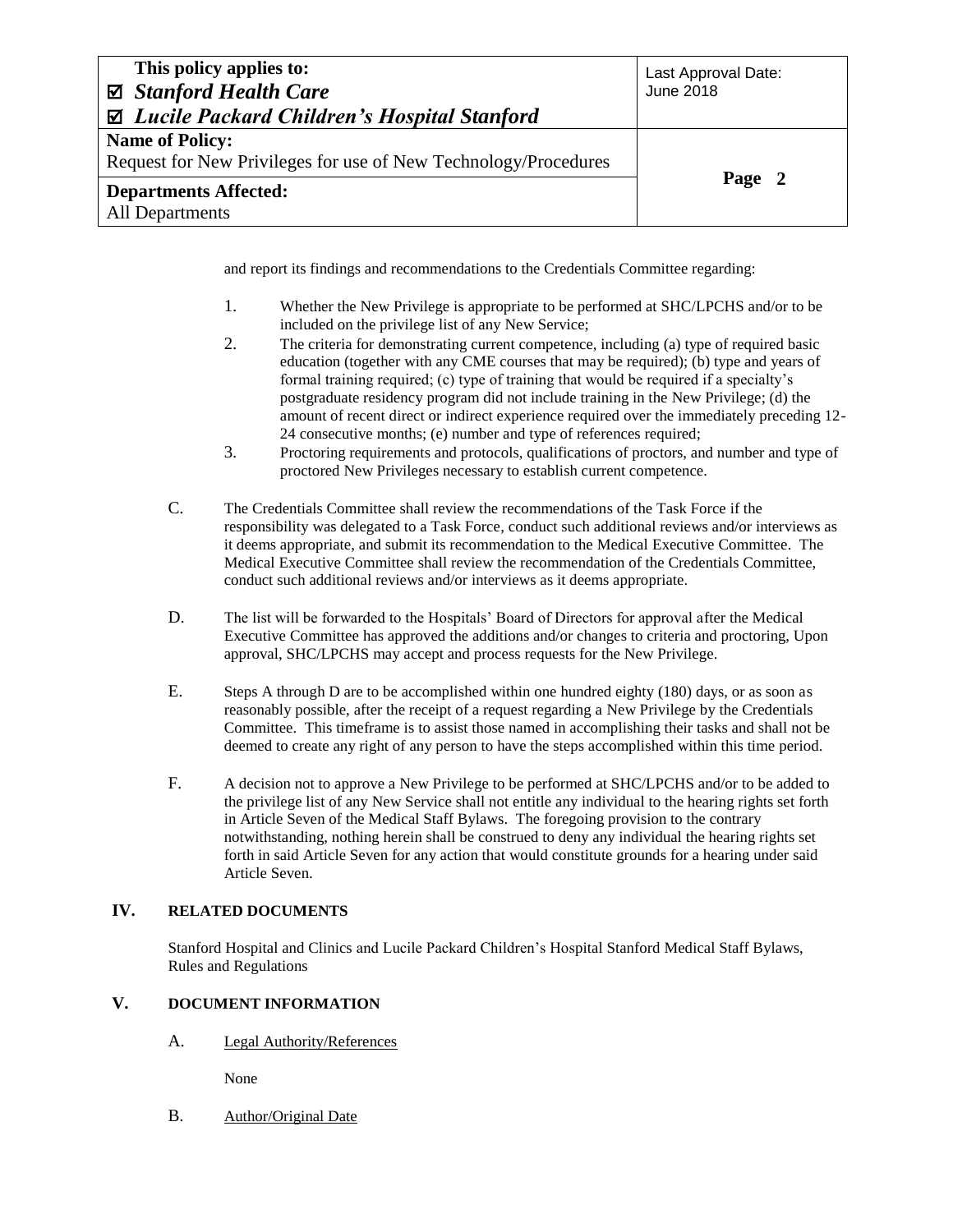| This policy applies to:                                         | Last Approval Date: |  |
|-----------------------------------------------------------------|---------------------|--|
| ⊠ Stanford Health Care                                          | <b>June 2018</b>    |  |
| $\boxtimes$ Lucile Packard Children's Hospital Stanford         |                     |  |
| <b>Name of Policy:</b>                                          |                     |  |
| Request for New Privileges for use of New Technology/Procedures |                     |  |
| <b>Departments Affected:</b>                                    | Page 3              |  |
| <b>All Departments</b>                                          |                     |  |

This Policy was authored by the Director, Medical Staff Services in February, 2001, 2009

C. Gatekeeper of Original Document

The Director of Medical Staff Services (or designee), who will be responsible for initiating its review and revision. The Policy will reside in the Credentials & Privileges Policy and Procedure Manual, a copy of which is kept electronically in the Medical Staff Office.

D. Distribution and Training Requirements

The distribution and training requirements for this Policy will be handled through the Credentials Department.

E. Requirements For Review and Renewal

This Policy will be reviewed and/or revised every three years or as required by change of law or practice.

F. Review and Revision History

Revised 5/07, 3/09, 8/12. 4/15

G. Local Approvals

Credentials Committee 6/01, 6/07, 3/09, 8/12, 4/15, 6/18

H. Board Approvals Medical Executive Committee 7/01, 7/07, 4/09, 10/12, 5/15, 6/18 Governing Board 7/07, 4/09, 10/12, 5/15, 6/18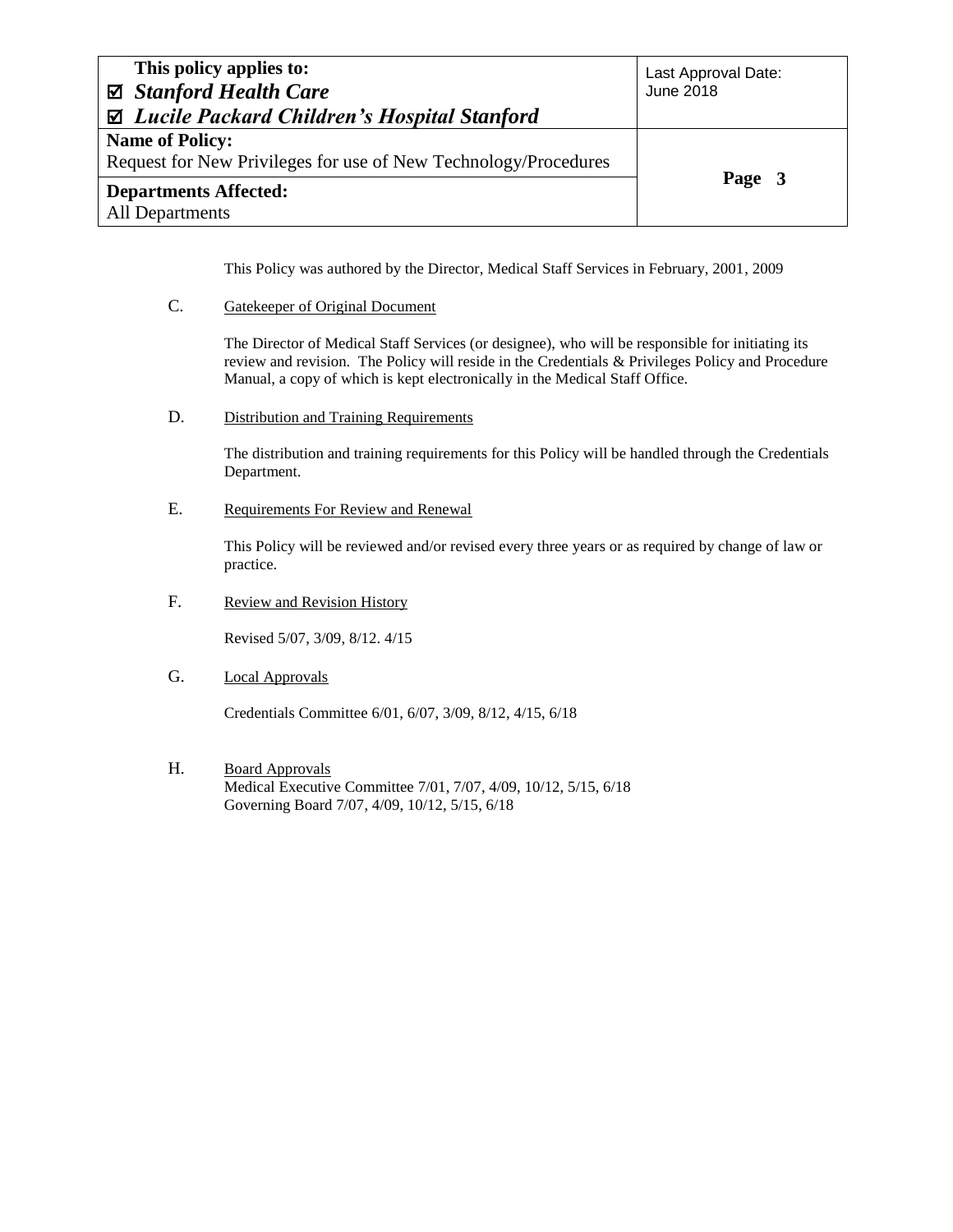| This policy applies to:                                         | Last Approval Date: |
|-----------------------------------------------------------------|---------------------|
| ⊠ Stanford Health Care                                          | <b>June 2018</b>    |
| $\boxtimes$ Lucile Packard Children's Hospital Stanford         |                     |
| <b>Name of Policy:</b>                                          |                     |
| Request for New Privileges for use of New Technology/Procedures |                     |
| <b>Departments Affected:</b>                                    | Page 4              |
| All Departments                                                 |                     |

# STANFORD HOSPITAL AND CLINICS LUCILE PACKARD CHILDREN'S HOSPITAL STANFORD NEW PRIVILEGE REQUEST FORM

Name of New Privilege:

Specialty:

| Brief description of New Privilege                                                                                                                                                    |  |
|---------------------------------------------------------------------------------------------------------------------------------------------------------------------------------------|--|
| Specialties (if any) who may perform the New Privilege                                                                                                                                |  |
| Service(s) in which New Privilege would normally be/may be<br>performed                                                                                                               |  |
| Necessary equipment purchases or remodeling that would need<br>to be done, including cost.                                                                                            |  |
| Is the New Privilege currently being done at SHC/LPCHS? If<br>so, by which specialty and in which Service(s).                                                                         |  |
| What degree must a successful applicant have (MD, DO, DDS,<br>DPM, Ph.D.)?                                                                                                            |  |
| How many years of approved postgraduate residency,<br>fellowship training, or in-house training are required, and in<br>what types of programs?                                       |  |
| Must an applicant be Board certified?                                                                                                                                                 |  |
| How much recent direct or indirect experience in the New<br>Privilege or in a related field (within immediately preceding<br>12-24 consecutive months) must an applicant demonstrate? |  |
| How many and what type of references are required?                                                                                                                                    |  |
| Proctoring requirements and protocols, qualifications of<br>proctors?                                                                                                                 |  |
| Number and type of proctored New Privileges necessary to<br>establish current competence.                                                                                             |  |
| Other                                                                                                                                                                                 |  |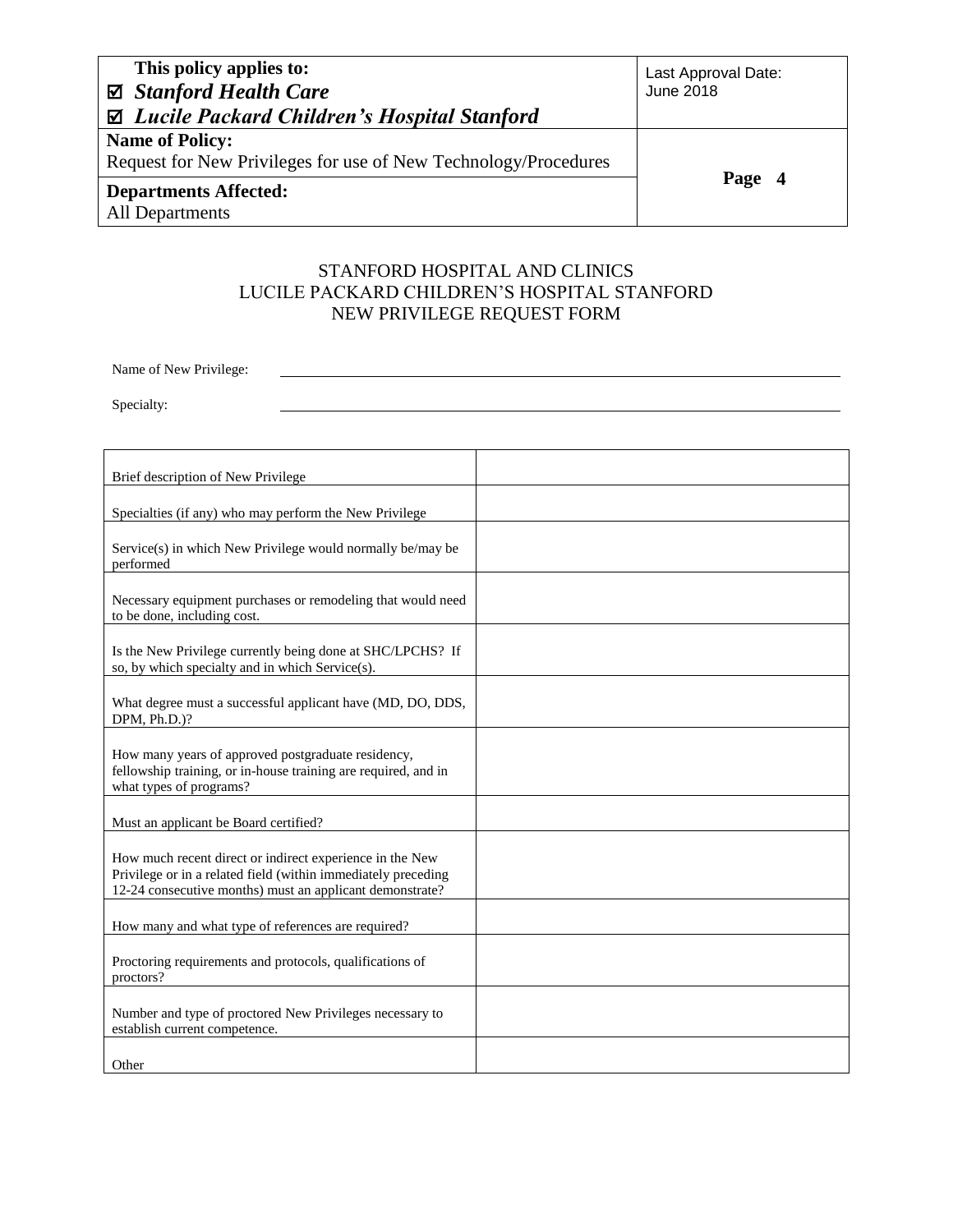| This policy applies to:<br>⊠ Stanford Health Care                                 | Last Approval Date:<br>June 2018 |
|-----------------------------------------------------------------------------------|----------------------------------|
| $\boxtimes$ Lucile Packard Children's Hospital Stanford<br><b>Name of Policy:</b> |                                  |
| Request for New Privileges for use of New Technology/Procedures                   |                                  |
| <b>Departments Affected:</b>                                                      | Page 5                           |
| All Departments                                                                   |                                  |
|                                                                                   |                                  |
| Submitted By:                                                                     |                                  |
| Specialty:                                                                        |                                  |

Date:

Reviewed by Credentials Committee Task Force: Date: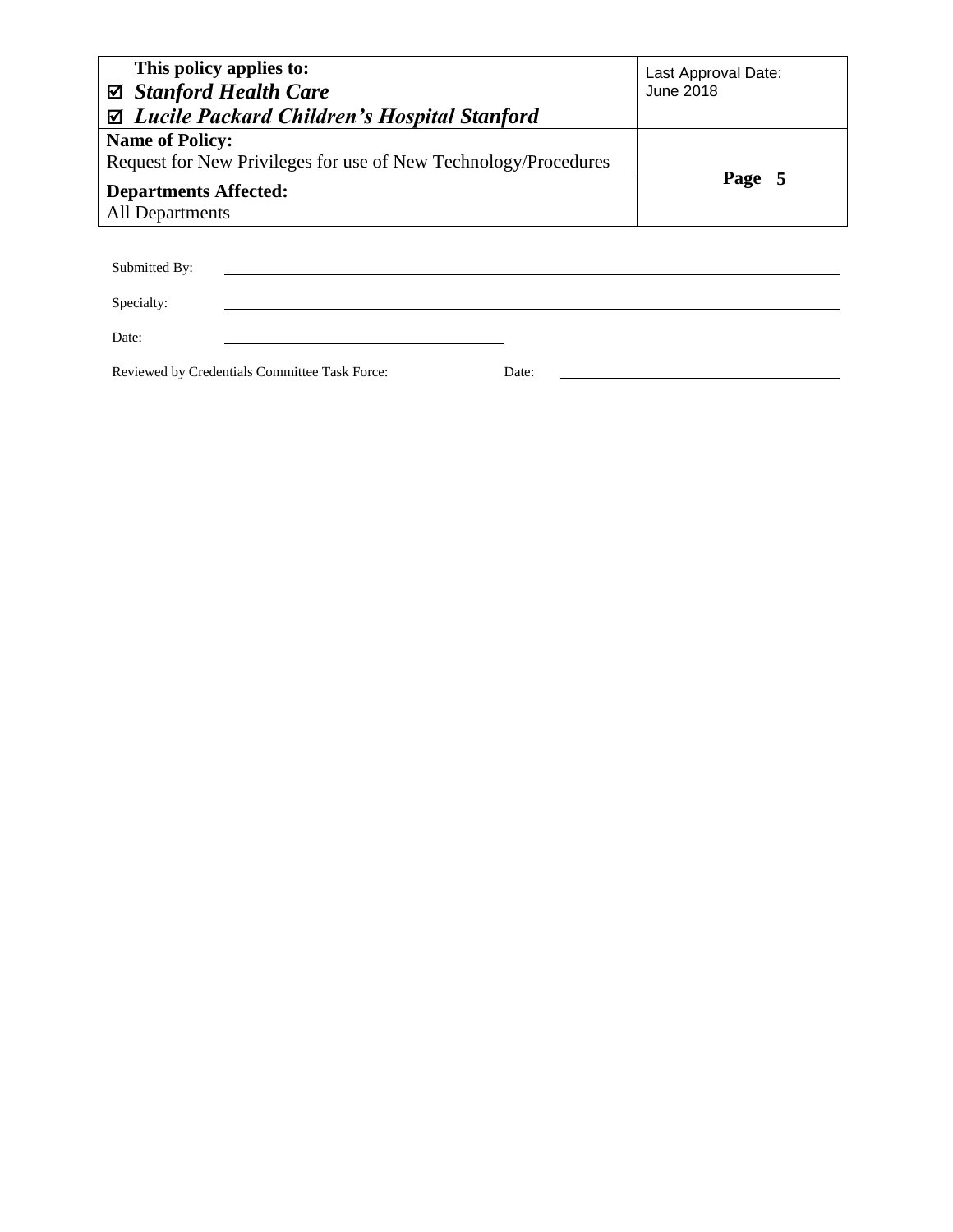| This policy applies to:<br>⊠ Stanford Health Care               | Last Approval Date:<br>June 2018 |  |
|-----------------------------------------------------------------|----------------------------------|--|
| $\boxtimes$ Lucile Packard Children's Hospital Stanford         |                                  |  |
| <b>Name of Policy:</b>                                          |                                  |  |
| Request for New Privileges for use of New Technology/Procedures |                                  |  |
| <b>Departments Affected:</b>                                    | Page 6                           |  |
| <b>All Departments</b>                                          |                                  |  |

## STANFORD HOSPITAL AND CLINICS LUCILE PACKARD CHILDREN'S HOSPITAL STANFORD NEW PRIVILEGE RECOMMENDATION

A Task Force of the SHC/LPCHS Credentials Committee has reviewed the submitted documentation and makes the following recommendation:

| Name of New Privilege/Privilege: |                              |     |                                                                                                                                                                                                                                     |  |
|----------------------------------|------------------------------|-----|-------------------------------------------------------------------------------------------------------------------------------------------------------------------------------------------------------------------------------------|--|
| Specialty:                       |                              |     |                                                                                                                                                                                                                                     |  |
| <b>Recommended Criteria:</b>     |                              |     |                                                                                                                                                                                                                                     |  |
| Education:                       |                              |     |                                                                                                                                                                                                                                     |  |
| $\Box$ MD<br>$\Box$ DO           | DDS or DMD                   | DPM | PhD                                                                                                                                                                                                                                 |  |
|                                  | $\Box$ Other                 |     |                                                                                                                                                                                                                                     |  |
| Training:                        |                              |     |                                                                                                                                                                                                                                     |  |
|                                  |                              |     |                                                                                                                                                                                                                                     |  |
|                                  |                              |     |                                                                                                                                                                                                                                     |  |
|                                  |                              |     |                                                                                                                                                                                                                                     |  |
|                                  |                              |     |                                                                                                                                                                                                                                     |  |
| Experience:                      |                              |     |                                                                                                                                                                                                                                     |  |
|                                  |                              |     | Time Frame <u>example</u> and the set of the set of the set of the set of the set of the set of the set of the set of the set of the set of the set of the set of the set of the set of the set of the set of the set of the set of |  |
|                                  |                              |     |                                                                                                                                                                                                                                     |  |
| References:                      |                              |     |                                                                                                                                                                                                                                     |  |
| $\Box$ Required                  | Not required<br>$\mathbf{I}$ |     |                                                                                                                                                                                                                                     |  |
|                                  | Specifications:              |     |                                                                                                                                                                                                                                     |  |
| Proctoring:                      |                              |     |                                                                                                                                                                                                                                     |  |
|                                  | Specifications of proctor:   |     |                                                                                                                                                                                                                                     |  |
| How proctored:                   |                              |     |                                                                                                                                                                                                                                     |  |
|                                  |                              |     |                                                                                                                                                                                                                                     |  |
| Type of cases:                   |                              |     |                                                                                                                                                                                                                                     |  |
|                                  |                              |     |                                                                                                                                                                                                                                     |  |